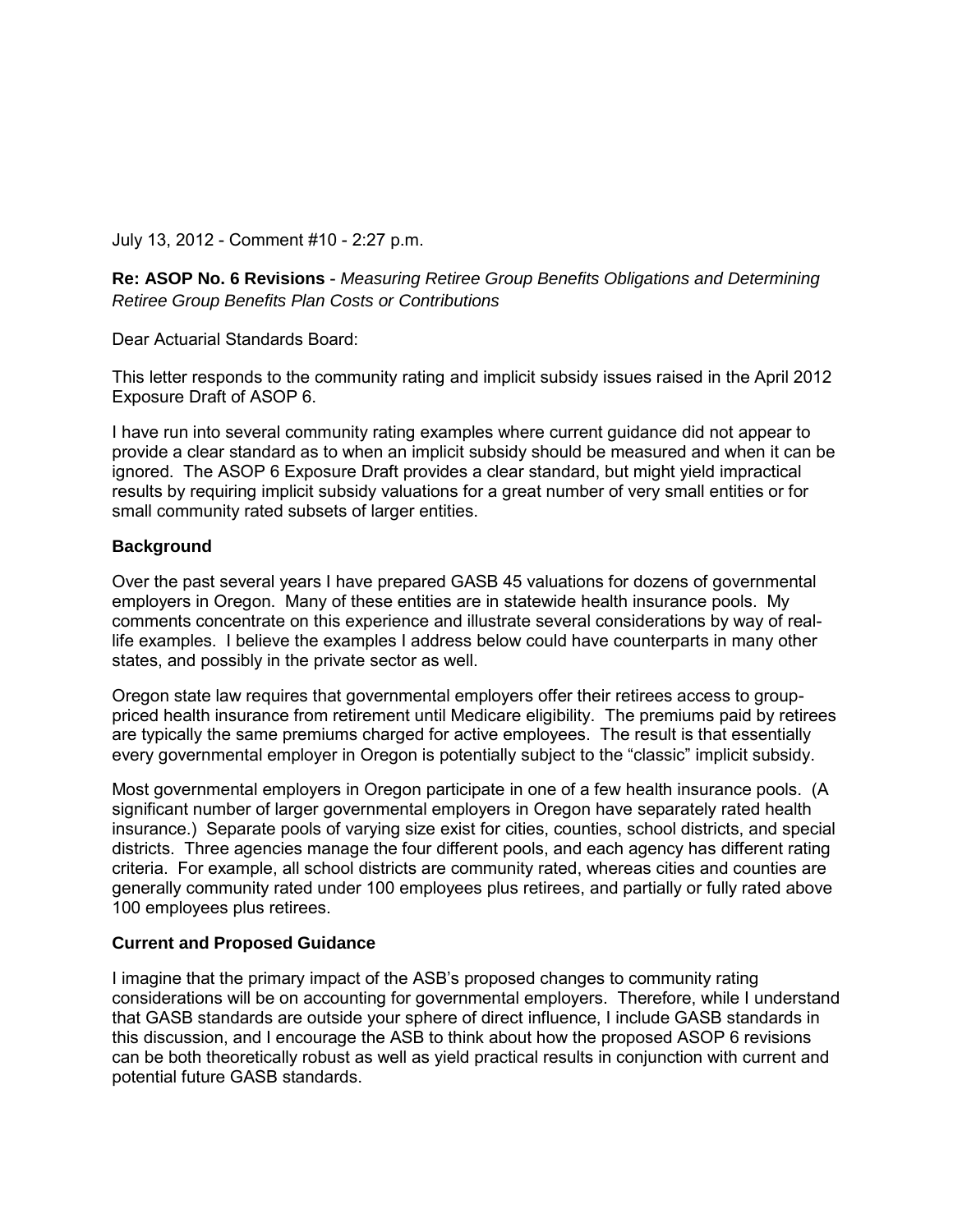Actuarial Standards Board July 13, 2012 Page 2

GASB 45 paragraph 13.a.(2) allows an "exemption" from measuring an implicit subsidy under certain conditions for employers participating in community-rated health insurance pools. The public sector health insurance pools in Oregon are community-rated for some or all participating governmental employers. The main remaining issue is whether an employer's active and retired members comprise a sufficiently small portion of the entire pool that an implicit subsidy is not required to be measured under GASB 45. It is here that GASB 45 points to the December 2001 version of ASOP for guidance.

GASB 45 Implementation Guide Q&A 66 further states that the community-rating exemption "is appropriate only on the condition that the actuary has determined, essentially, that the circumstances of the particular community-rated plan effectively insulate the employer from the effects of age on the cost of providing health care benefits for retirees that would otherwise be presumed to exist."

Health insurance pools for governmental employers are often comprised of many smaller employers, each of which is theoretically subject to an implicit subsidy measurement. It would seem inconsistent to consider entities as being "insulated" from the effects of retirees' higher claims costs when all entities in the pool must pay indirectly for the claims costs of all retirees in the pool. Put another way, it is difficult to state that implicit subsidies – which would exist for any individual entity if it were outside of a pool – no longer exist because the entity is inside a pool.

GASB 45 Implementation Guide Q&A 68 discusses the threshold at which the community rating exemption may apply, and implies by example that an employer comprising 1% of the pool's participants may be sufficiently small to qualify.

The current ASOP 6, section 3.4.5 indicates that the actuary may effectively skip the implicit subsidy measurement as follows: "For example, the actuary may use a single unadjusted premium rate applicable to both active employees and non-Medicare-eligible retirees if the actuary has determined that the insurer would offer the same premium rate if only non-Medicare-eligible retirees were covered."

The proposed ASOP 6 section 3.7.8 states in part that in pooled, community rated plans, "the actuary should reflect the full age-specific cost, including the implicit subsidy, regardless of the size of the group being valued."

## **Examples**

In the following examples (except as otherwise noted), employers are governmental and are required under law to offer their retirees the right to continue health care insurance at group rates from retirement until age 65. The employers participate in health insurance pools established exclusively for similarly situated governmental employers. The employers do not pay directly for any portion of retirees' health insurance premiums. The relevant question is under what circumstances an actuary would be directed to perform an implicit subsidy valuation.

1) An employer has 30 employees. The health insurance pool covers 75,000 employees plus retirees.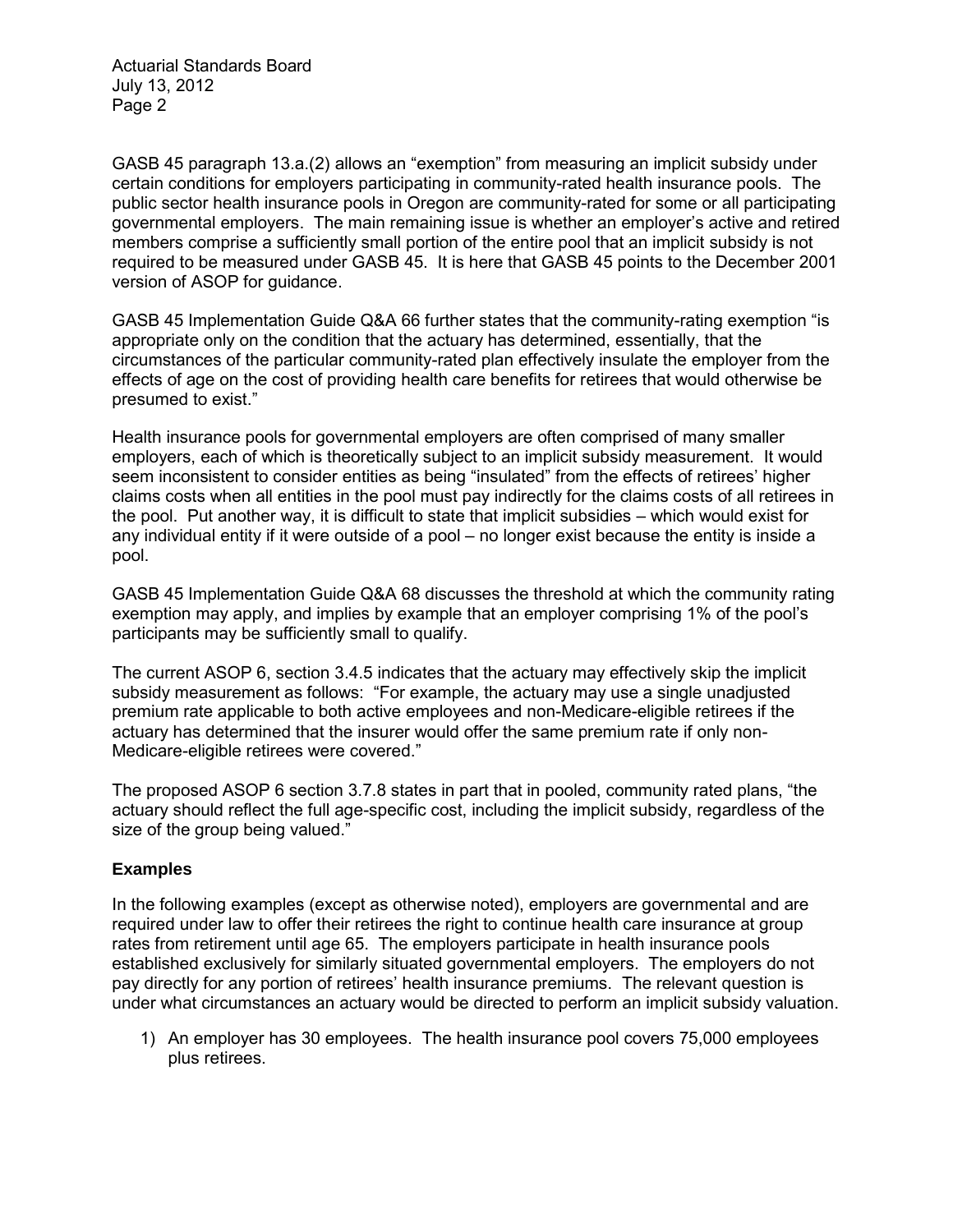*Current Guidance:* GASB 45 and ASOP 6 indicate that no implicit subsidy need be measured.

*Proposed Guidance:* ASOP 6 would recommend an actuarial valuation for this employer.

2) An employer has 30 employees. The health insurance pool covers 1,400 employees plus retirees.

*Current Guidance:* GASB 45 and ASOP 6 suggest that an implicit subsidy should perhaps be measured. The "1%" GASB guidepost points to a possible valuation. ASOP 6 implies the actuary could assess whether the employer would be charged an identical rate if all its (former) employees were non-Medicare-eligible retirees. Clearly if the pool composition was changed to remove 30 younger employees and replace them with 30 non-Medicare-eligible retirees, the pool's premiums would increase. The question then becomes whether the increase is meaningful enough to commission a valuation. It might be useful for the ASB to assess how many actuaries are in practice recommending a valuation in such situations.

*Proposed Guidance:* ASOP 6 would recommend an actuarial valuation for this employer.

3) An employer has 1,000 employees plus retirees. The health insurance pool covers 200,000 employees.

*Current Guidance:* GASB 45 and ASOP 6 suggest that an implicit subsidy may not be required. The "1%" GASB guidepost offers apparent guidance to argue against a valuation. (Although from a personal conversation with GASB staff, I understood that GASB may not have intended to provide so broad an exemption as to apply in this situation.) The ASOP 6 calculation described in the previous example may not result in a meaningful change in the pool's average premiums. It might be useful for the ASB to assess how many actuaries are in practice recommending a valuation in such situations.

*Proposed Guidance:* ASOP 6 would recommend an actuarial valuation for this employer.

4) An employer has 100 employees plus retirees and is partially rated on its demographics. The health insurance pool covers 20,000 employees. The next year, the employer drops to 99 employees plus retirees, and becomes community rated.

*Current Guidance:* For reasons discussed above, GASB 45 and ASOP 6 suggest that an implicit subsidy should no longer be measured. If in a future year the employer's covered population again exceeds 100, an implicit subsidy valuation should again be performed.

Similar situations of an implicit subsidy turning "on" or "off" from one year to the next can occur for employers who enter or exit pools, or when pools change rating criteria. These short term fluctuations in whether an implicit subsidy is measured seem to be at odds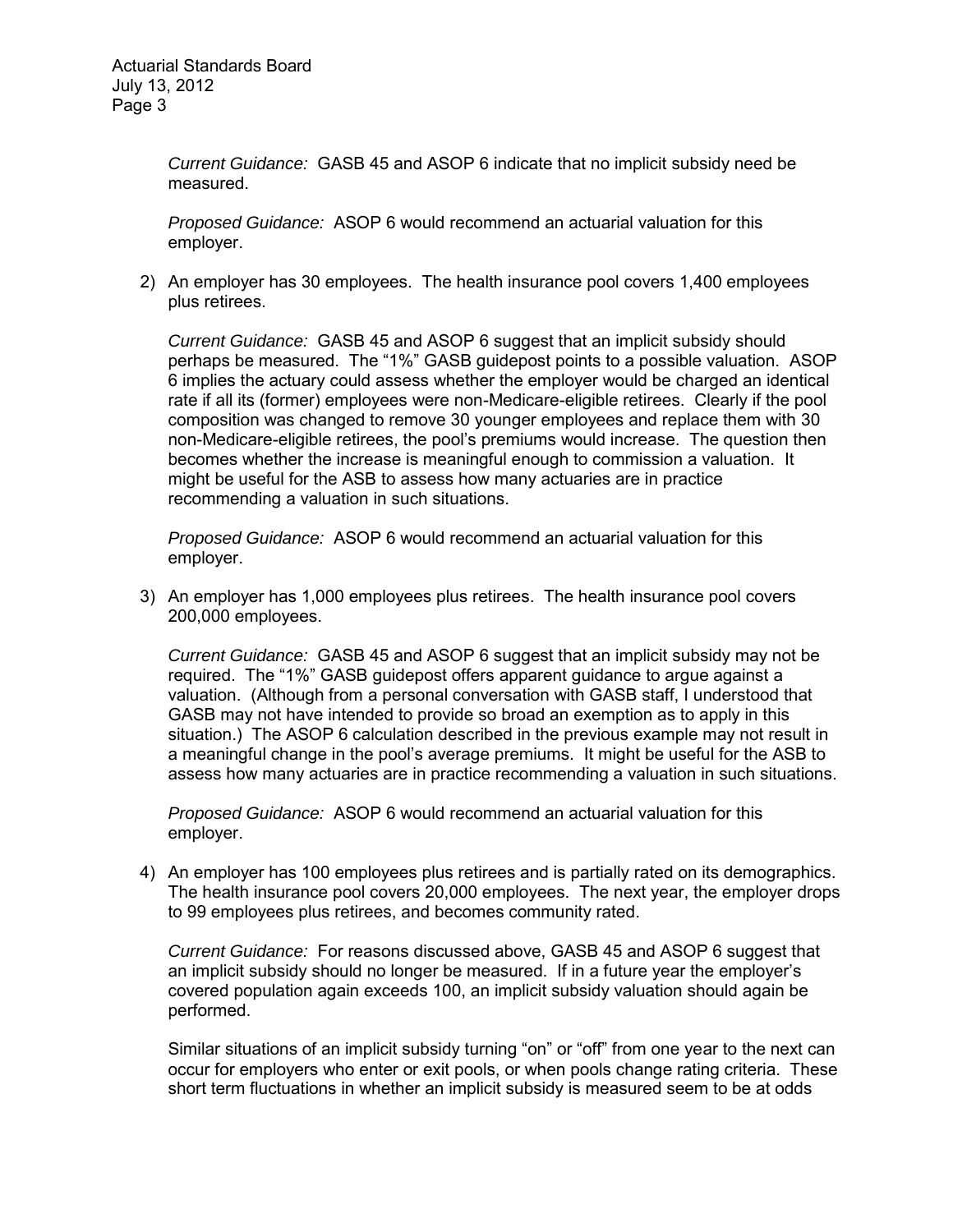with the decades-long horizon of an OPEB valuation. It is also not clear what practical result is served by producing on-again, off-again valuations.

*Proposed Guidance:* ASOP 6 would recommend an actuarial valuation for this employer in all years.

5) An employer has 200 employees plus retirees. 150 of these employees plus retirees are covered under health insurance rated on their demographics. The other 50 are union members covered under a community rated union-sponsored health insurance pool which covers 20,000 workers plus retirees around the region. Most of the covered members in the union health insurance pool work in the private sector.

*Current Guidance:* For reasons discussed above, GASB 45 and ASOP 6 suggest that an implicit subsidy need not be measured for the 50 union members.

*Proposed Guidance:* ASOP 6 would recommend an actuarial valuation for all employees plus retirees of this employer.

## **Conclusion**

The purpose of this letter is to illustrate by example where *current guidance does not appear to provide a clear standard*, or where the *proposed guidance might yield an impractical result* with regards to the need for implicit subsidy valuations*.*

The ASB's ASOP 6 exposure draft removes much of the ambiguity of current guidance. However, it replaces that ambiguity with the prospect of a vast number of actuarial valuations (or Alternative Measurement Method calculations) for comparatively small governmental entities. It is not clear to me that such a result would be a good use of scarce public resources. While it would be correct to say that such considerations are more in the purview of GASB, because GASB has looked to ASB in developing its current standards, I believe the ASB should anticipate rather than react to the potential consequences of its promulgations.

I do not have definitive resolutions to all the issues raised in this letter. My best suggestion would be for ASOP 6 to deliberate further with the goal of establishing clear benchmarks or guideposts which actuaries can use to assess under what circumstances community rating "exemptions" to implicit subsidy valuation are appropriate. These benchmarks may include: a cost/benefit analysis of performing an implicit subsidy valuation; the absolute size of an employer; the size of the employer in relation to its health insurance pool; the existence or lack of implicit subsidies among other members in the pool (e.g. private sector union pools); and statewide small insurance restrictions which effectively limit the level of premiums which can be charged to small employers.

In writing actuarial standards, there is an understandable focus on theoretical issues. However, as a profession, we should recognize that a cost / benefit analysis of expensive actuarial work is a reasonable consideration in commissioning valuations. Actuarial valuations of theoretical implicit subsidies for small employers offering minimum benefits under law have proportionately high cost and relatively low value. I believe it would be reasonable to state in ASOP 6 that an assessment of the practicality, costs, and benefits of an implicit subsidy valuation is an appropriate consideration in determining whether such a valuation should be performed,